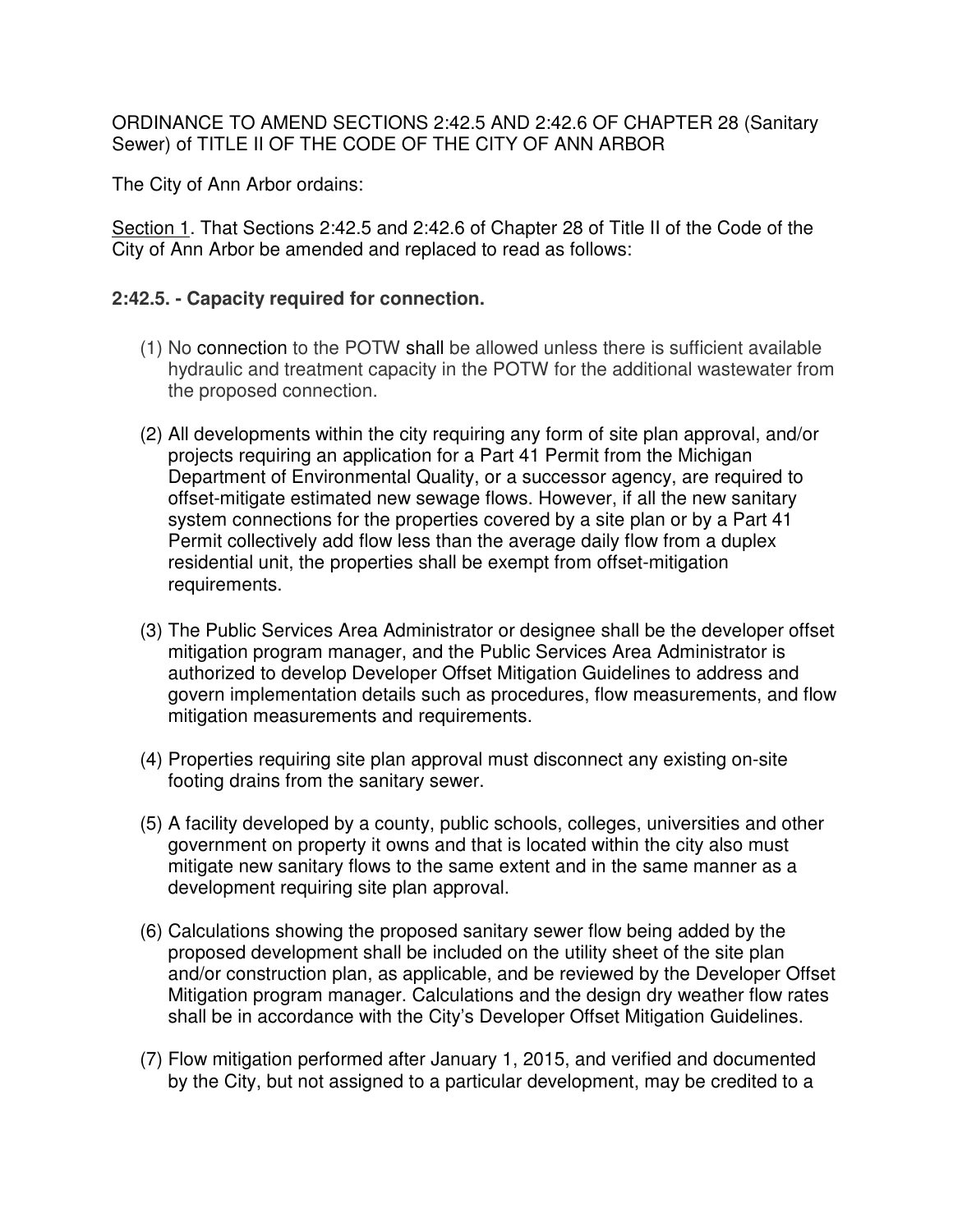specific development without being subject to expiration unless otherwise approved by the Developer Offset Mitigation program manager.

- (8) Method of flow mitigation alternative shall be submitted for review and approval by the Developer Offset Mitigation program manager. Common forms of mitigation will be listed in the City's Developer Offset Mitigation Guidelines and may include, but will not be limited to:
	- a) Building removal;
	- b) Footing drain disconnection;
	- c) Plumbing fixture retrofits;
	- d) Pool filter backwash retrofits.
	- e) Sanitary sewer system inflow or infiltration removal.
- (9) A development has the option to make a payment to the City in lieu of performing sanitary flow mitigation. Payment will be used by the City to fund sanitary sewer wet weather capacity improvement projects.
	- a) The payment amount will be per a gallon per minute of new peak sanitary flow being added to the system, will be established by city council, and may be revised by city council.
	- b) For developments subject to site plan approval, payment must be received prior to the City's issuance of any certificate of occupancy.
	- c) For governmental facilities subject to this section, payment must be received by the City prior to the set of the first water meter.
- (10) If a township contributes sanitary flow into the City's sanitary sewer system at a point where adequate transport capacity within the city has not been purchased and/or constructed by the township, the township must adopt an ordinance or approve and implement a policy equivalent to the offset-mitigation requirements of this Section 2:42.5 to apply to developments and sanitary sewer connections within the areas that contribute that flow. If the mitigation takes place within the city, city staff will verify the mitigation work, but will not provide compliance tracking. The township will be responsible for coordinating a compliance tracking and reporting procedure acceptable to the city to document that the mitigation work was completed.
- (11) New sanitary sewer system connections for single or two family homes currently using on-site sewage disposal systems shall be exempt from offsetmitigation requirements.